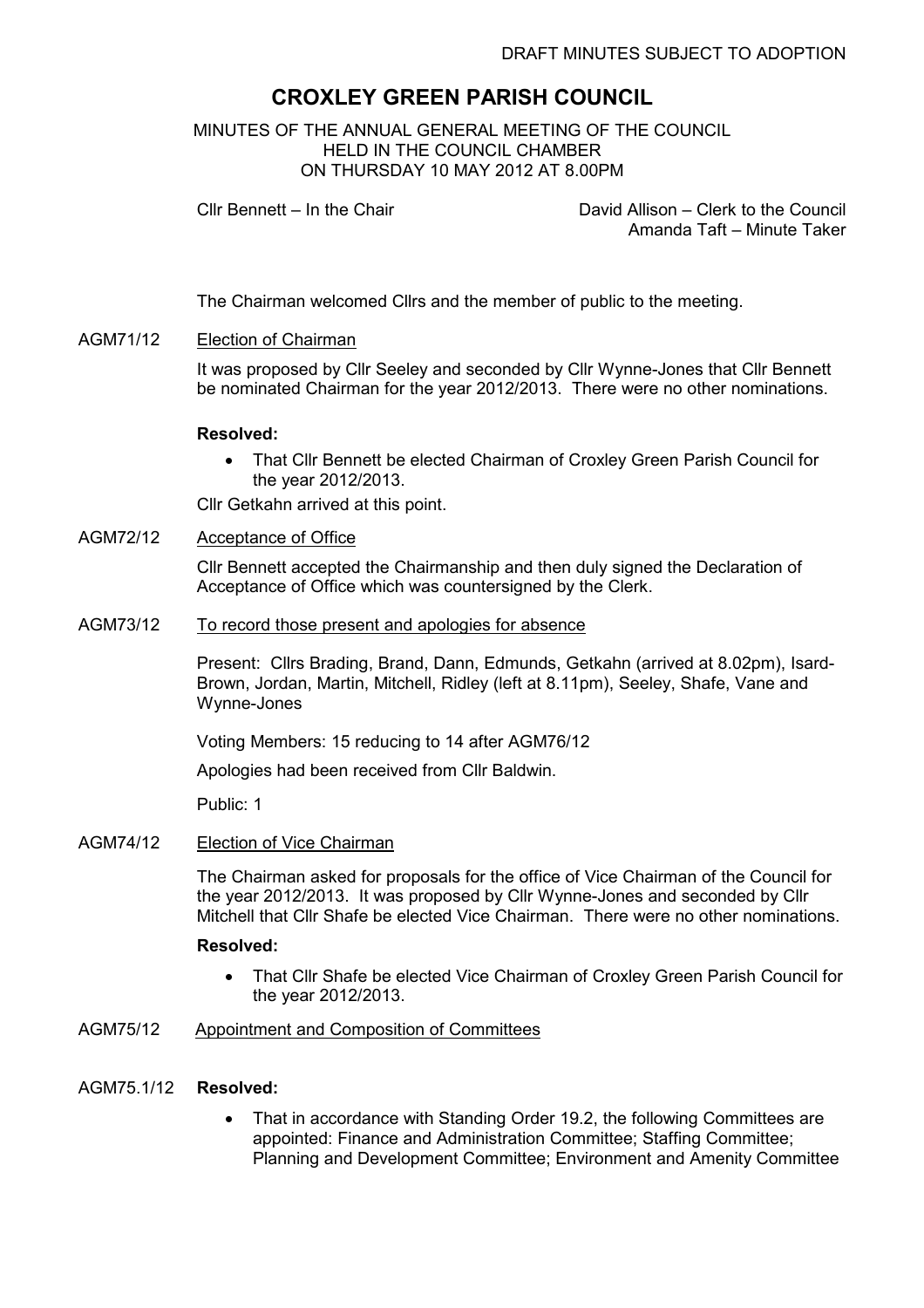Cllr Getkahn said that he would like to move from the Environment and Amenity Committee to the Planning and Development Committee.

## Resolved:

• That Cllr Getkahn is no longer a member of the Environment and Amenity Committee but is now a member of the Planning and Development Committee.

# Resolved:

• That the Staffing Committee retains the same members.

# AGM76/12 Chairman and Vice Chairman of Standing Committees

The Chairman declared an adjournment to allow the Committees to elect their Chairman and Vice Chairman.

When the meeting reconvened, it was reported that the Committees would be constituted as follows for the year 2012/2013:

|               | <b>P&amp;D Committee</b> | <b>E&amp;A Committee</b> | <b>F&amp;A Committee*</b> |
|---------------|--------------------------|--------------------------|---------------------------|
| Chairman      | Cllr Jordan              | <b>Cllr Seeley</b>       | <b>Cllr Bennett</b>       |
| Vice-Chairman | <b>Cllr Mitchell</b>     | Cllr Edmunds             | <b>Cllr Shafe</b>         |

\*The F&A Committee comprises of six members – Chair and Vice Chair of the Council, P&D and E&A.

Cllrs Brading, Dann, Edmunds, Ridley, Seeley and Vane are the six Members of the Environment and Amenity Committee.

Cllrs Baldwin, Getkahn, Isard-Brown, Jordan, Martin, Mitchell and Wynne-Jones are the seven Members of the Planning and Development Committee.

Cllr Brand is once again without portfolio as he chose not to stand on either Committee.

Cllr Ridley left at this point.

# AGM77/12 To receive reports from Council Representatives on Outside Bodies 2011/12

AGM77.1/12 - Road Safety – Cllr Martin – see attached.

AGM77.2/12 – Three Rivers Environmental Forum – Cllr Wynne-Jones – see attached.

AGM77.3/12 – NHS Local Representation (Community Voice) – Cllr Bennett and Cllr Baldwin – Cllr Bennett advised that he had not attended any of the meetings and although Cllr Baldwin had attended some of them there was no report.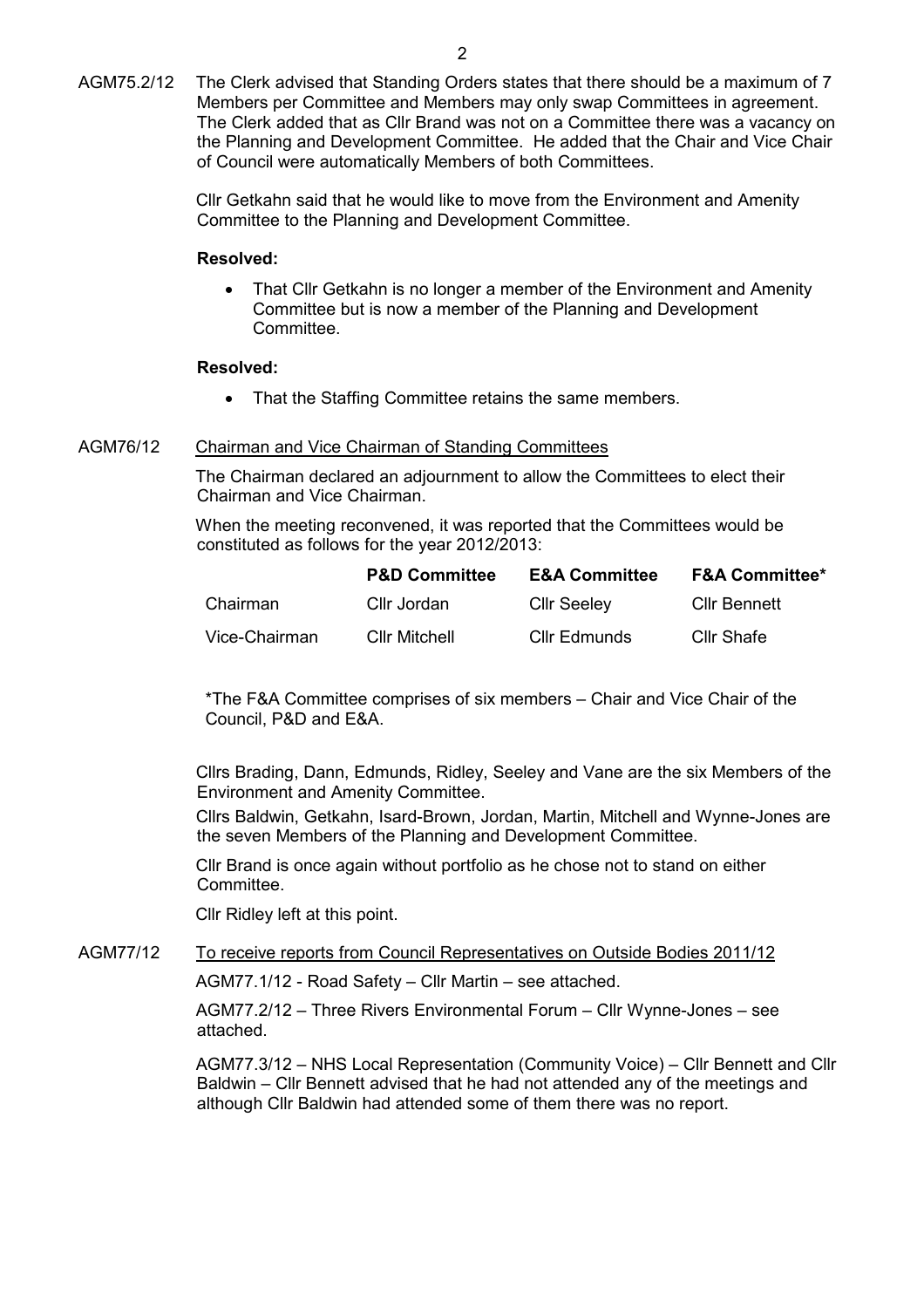# Resolved:

• That Cllr Martin represents the Parish Council on the Road Safety Committee.

AGM78.2/12 – Joint Committee of Parish Councils – The Clerk advised that the representatives from Croxley Green Parish Council are normally the Chairman, Vice-Chairman and the Clerk.

#### Resolved:

• That the Chairman, Vice-Chairman and the Clerk represent the Parish Council on the Joint Committee of Parish Councils.

AGM78.3/12 – Three Rivers Environmental Forum – Cllr Wynne-Jones stated that he would like to represent the Parish Council at these meetings for a further year. Cllr Edmunds offered to act as substitute if he is unavailable.

#### Resolved:

• That Cllr Wynne-Jones represents the Parish Council on the TRDC Environmental Forum and Cllr Edmunds acts as substitute if necessary.

AGM78.4/12 – NHS Local Representation (Community Voice) – Cllr Wynne-Jones volunteered to represent the Parish Council on the Community Voice.

# Resolved:

• That Cllr Wynne-Jones represent the Parish Council on the Community Voice.

AGM78.5/12 – Any Other External Representation – None.

## AGM79/12 Direct Debits

The Clerk advised Members that by law the Parish Council must have two signatures and this item is to regularise and acknowledge that we pay certain bills by Direct Debit. The Clerk pointed out that Peninsular (£220 per month) also has to be added to the list of direct debits as detailed on the Agenda.

## Resolved:

• that the Council continues with the payments by direct debit.

# AGM80/12 Annual Subscriptions

The Chairman introduced this item and suggested that the following subscriptions should be considered 'en-bloc':

| AGM80.1/12 | Campaign to Protect Rural England                     | 29.00    |
|------------|-------------------------------------------------------|----------|
| AGM80.2/12 | <b>Community Development Agency for Hertfordshire</b> | 30.00    |
| AGM80.3/12 | Hertfordshire Association of Parish & Town Councils   | 1447.18  |
| AGM80.4/12 | Society of Local Council Clerks                       | 182.00   |
| AGM80.5/12 | Direct Information Service (NALC)                     | 90.00    |
| AGM80.6/12 | Community For Volunteer Services (CVS)                | 15.00    |
| AGM80.7/12 | The Open Space Society                                | 40.00    |
| AGM80.8/12 | The Croxley Green Society                             | 5,500.00 |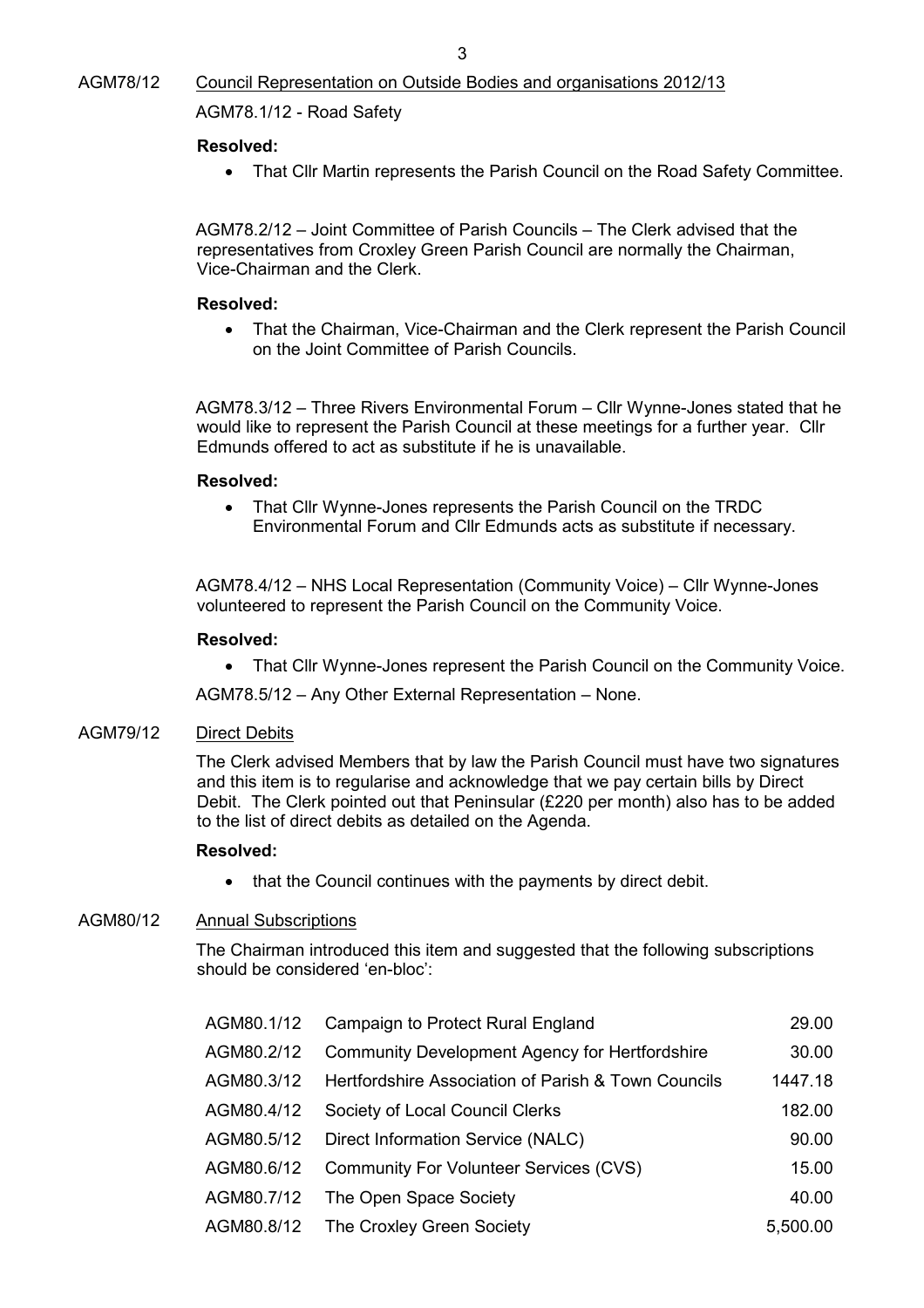# Resolved:

• that the annual subscriptions were agreed.

# AGM81/12 Closure

There being no further business the Chairman closed the meeting at 8.27pm.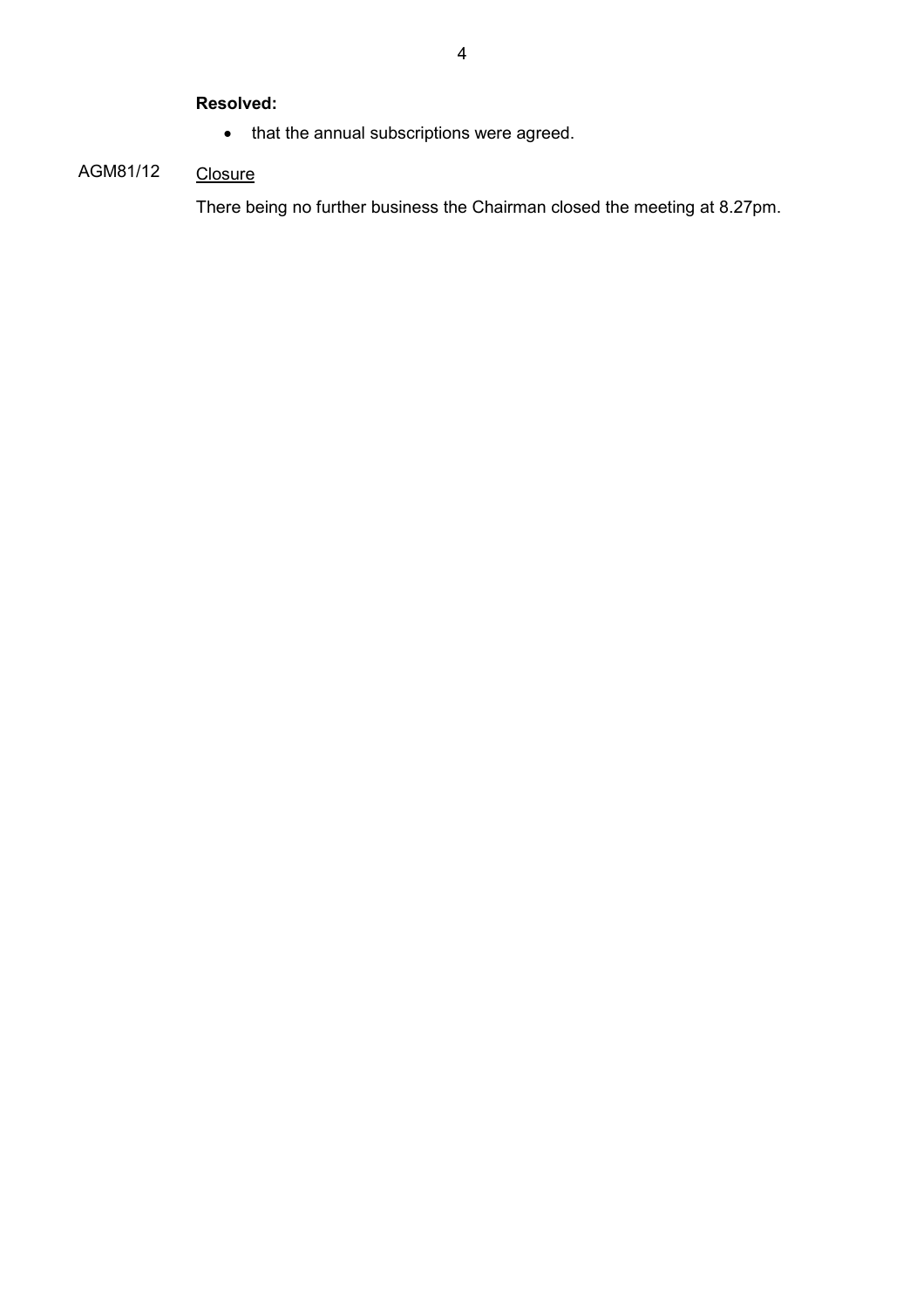

# Croxley Green Road Safety Committee Report

# Annual General Meeting – Thursday 10 May 2012

I joined the committee as the PC representative in May last year. We meet 5 times a year at the library. This is almost the last surviving Road Safety Group in Hertfordshire so one of our primary aims was to make the residents of Croxley Green aware of our existence as meetings were really only attended by the committee (5 people) this time last year! We have done this through articles in My Croxley & the Parish Pump. At our last meeting we had nearly 20 people.

During our meetings we:

- twice a year review all reported traffic accidents in the Parish looking for patterns and signs of potential danger (data from County)
- support and run local campaigns for Road Safety
- sometimes have representatives from the police/PCSOs
- sometimes have a representative from Hertfordshire Safe and Sustainable Journeys (previously the Road Safety) Unit although, due to cutbacks, this will only be very occasionally but we do have their backup if required
- discuss areas which are brought to our attention by members of the public, usually related to speeding/parking.

In January at the committee's AGM I was elected to be the new 'chairman' as the previous chairman stood down after many years. I have taken over this role at a time when various issues are big news in Croxley; the proposed Croxley Rail Link and the site allocation for a new secondary school at the bottom of Baldwins Lane. Both these projects, should they get the go-ahead, will have major road & pedestrian safety implications. With this in mind a meeting of the core committee was called to put together a response on behalf of the group on both of these issues & these can be seen on our website.

At our most recent meeting last month we had a packed agenda with many updates on existing issues and some new ideas & projects. These included:

- changes to traffic flow coming up Scots Hill as originally put forward by Nik Bennett
- an update on the 'safer routes to school' project at Little Green School
- updates on upgrades to crossings in Watford Road
- speeding problems in Links Way, New Road, Community Way & The Green. (The first 2 roads will be having speed checks carried out, Community Way will be getting a new speed limit sign installed, thanks in part to PCSO Jamie Hornett, & leaflets will be designed for local residents & users of the car park to raise awareness of speeding, & the Green is an ongoing project.)
- a project for summer leading into autumn/winter to promote safer cycling in Croxley Green, with particular emphasis on school children. This will involve competitions & leaflets/posters to be carried out with all the schools with the help of the PCSO's we hope.

As you can see this is a busy group of people who are trying their best to improve safety for all of us in Croxley. When I joined it was struggling to keep going but now it is going from strength to strength!

#### Janet Martin

Croxley Green Parish Council Representative on Croxley Green Road Safety Committee